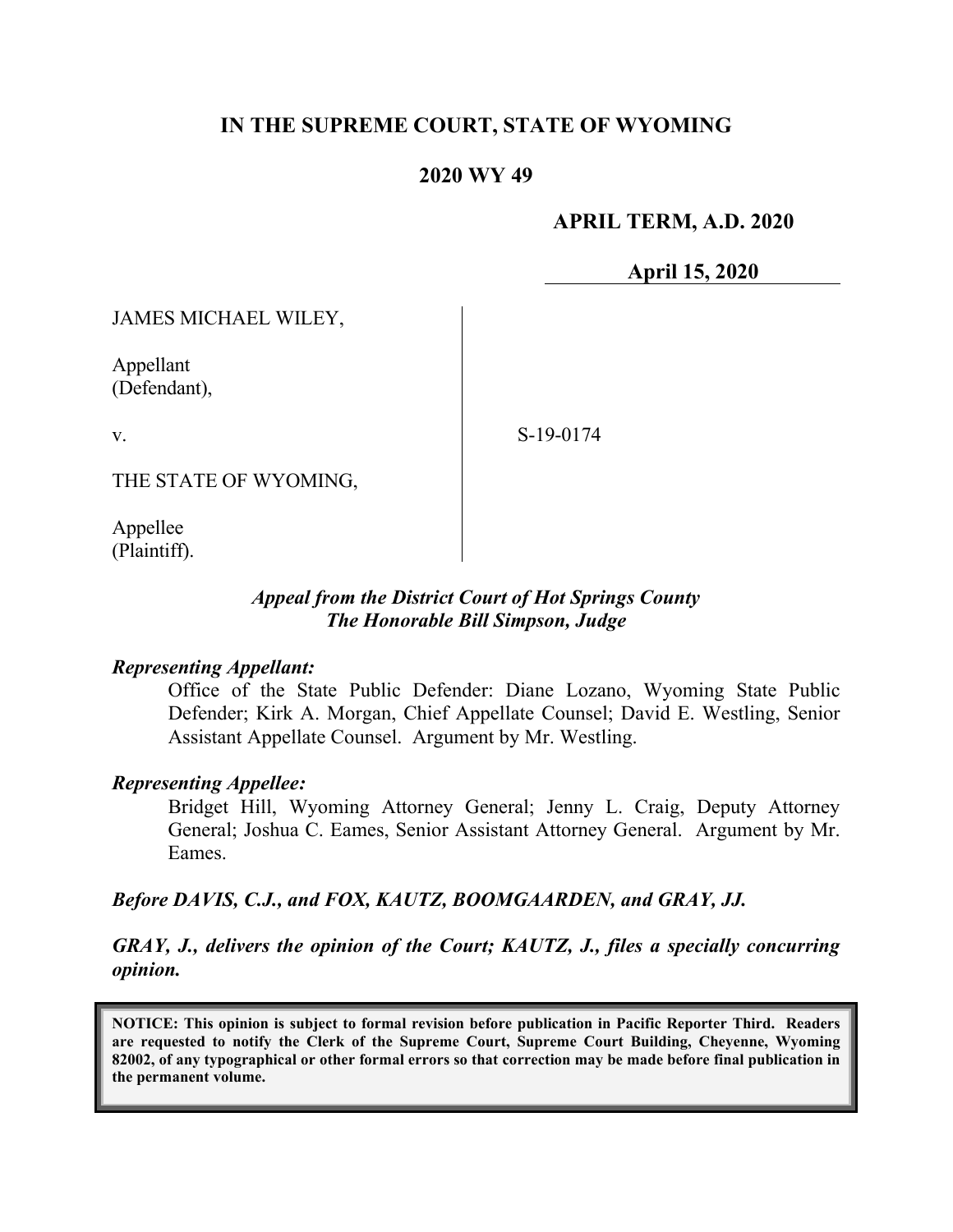#### **GRAY, Justice.**

[¶1] James Michael Wiley was sentenced to three life sentences (for three first-degree murder counts) and one twenty-year to life sentence (for a second-degree murder count), all running concurrently, and one eighteen- to twenty-year sentence (for an arson count) running consecutively to the other sentences, for crimes he committed when he was fifteen years old (collectively, 1992 sentence). Mr. Wiley moved to correct his 1992 sentence, claiming it was illegal, in violation of *Miller v. Alabama*, 567 U.S. 460, 132 S.Ct. 2455, 183 L.Ed.2d 407 (2012), *Bear Cloud v. State*, 2014 WY 113, 334 P.3d 132 (Wyo. 2014) (*Bear Cloud III*), and their progeny. He asserts he is entitled to an individualized sentencing hearing. The district court denied the motion and Mr. Wiley appeals. We affirm.

## *ISSUE*

[¶2] Is the 1992 sentence imposed when Mr. Wiley was a juvenile a de facto life sentence entitling him to an individualized sentencing hearing under *Miller*?

#### *FACTS*

[¶3] In 1992, when he was sixteen years old, Mr. Wiley pled guilty to three counts of first-degree murder, one count of second-degree murder, and one count of first-degree arson—crimes he committed when he was fifteen. The trial court sentenced him to three life sentences (for the first-degree murder counts) and one twenty-year to life sentence (for the second-degree murder count), all running concurrently, and one eighteen- to twenty-year sentence (for the arson count) running consecutively to the other sentences.

[¶4] In June 1996, when he was twenty-one, Mr. Wiley pled guilty to a charge of escape and was sentenced to not less than three years nor more than six years running consecutively to his 1992 sentence.

[¶5] Mr. Wiley filed a Motion to Correct an Illegal Sentence based on the sentences imposed in 1992. His motion was denied and Mr. Wiley appeals.

## *DISCUSSION*

*Is the 1992 sentence imposed when Mr. Wiley was a juvenile a de facto life sentence entitling him to an individualized sentencing hearing under Miller?*

#### **A. Standard of Review**

[¶6] "A district court has discretion in ruling on a motion to correct an illegal sentence; consequently, we review the district court's ruling for abuse of discretion." *Gould v.*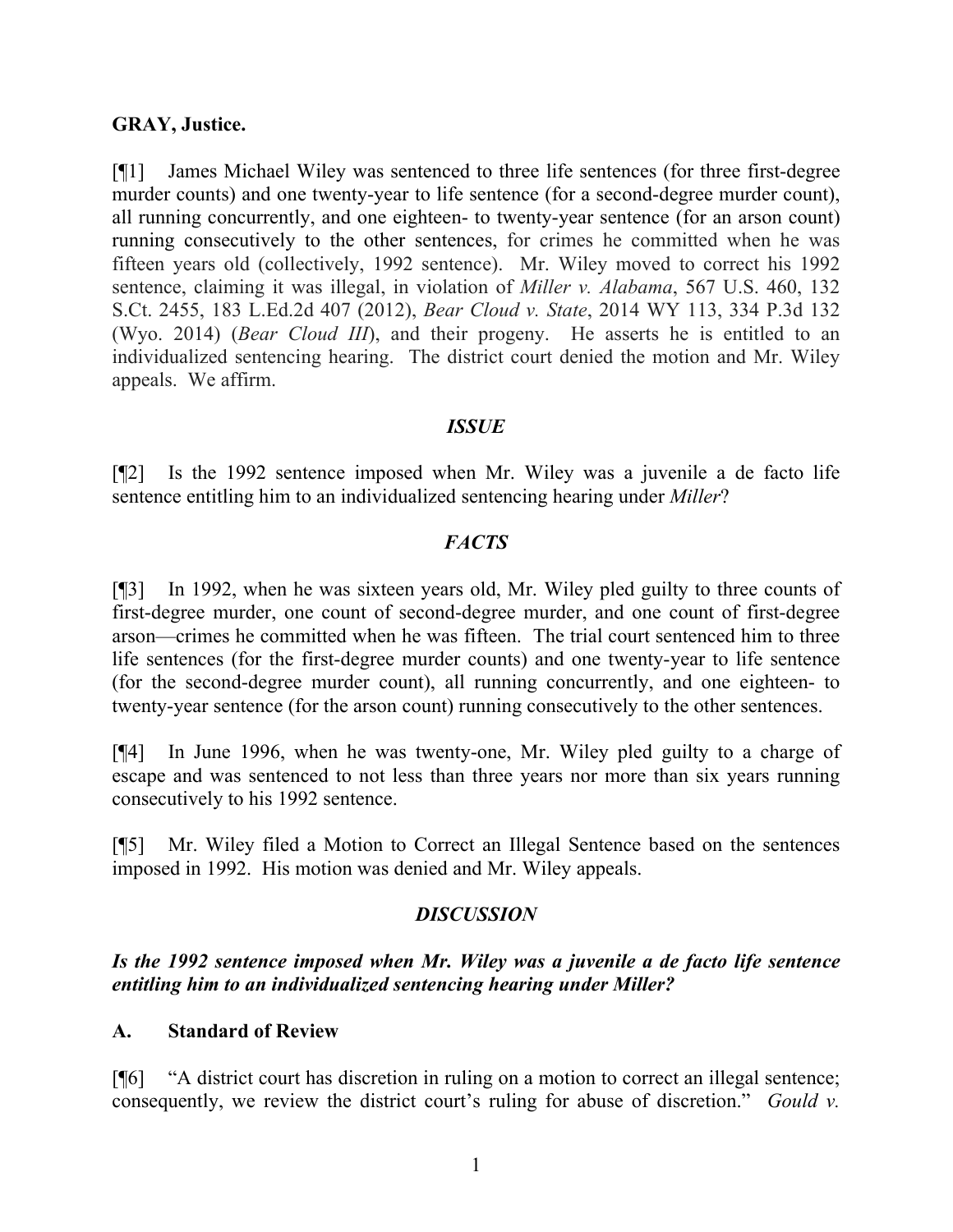*State*, 2006 WY 157, ¶ 7, 151 P.3d 261, 264 (Wyo. 2006). However, we review constitutional challenges to sentences de novo. *Davis v. State*, 2018 WY 40, ¶ 23, 415 P.3d 666, 676 (Wyo. 2018); *Bear Cloud III*, ¶ 13, 334 P.3d at 137.

# **B. Analysis**

[¶7] In 2012, twenty years after Mr. Wiley was originally sentenced, the United States Supreme Court issued its decision in *Miller*. The *Miller* Court held that a life sentence for juveniles violates the Eighth Amendment for all but "the rarest of children, those whose crimes reflect irreparable corruption." *Montgomery v. Louisiana*, 577 U.S. \_\_\_\_, 136 S.Ct. 718, 726, 193 L.Ed.2d 599 (2016), *as revised* (Jan. 27, 2016) (citations and internal quotation marks omitted); *see also Miller*, 567 U.S. at 479, 132 S.Ct. at 2469. Accordingly, *Miller* requires juvenile sentencing courts to consider a child's "diminished culpability and heightened capacity for change" before sentencing a child to life in prison. *Id.* at 479, 132 S.Ct. at 2469. We adopted the *Miller* holding in *Bear Cloud II*, where we held that in order to fulfill the requirements of *Miller*, a trial court must consider "the factors of youth and the nature of the homicide at an individualized sentencing hearing when determining whether to sentence the juvenile offender to life without the possibility of parole or to life according to law." *Bear Cloud v. State*, 2013 WY 18, ¶ 42, 294 P.3d 36, 47 (Wyo. 2013) (*Bear Cloud II*).

[¶8] A *Miller* hearing is an individualized sentencing hearing in which the sentencing court must determine whether the defendant is "irreparably corrupt." *See Bear Cloud III*, ¶¶ 27, 33, 334 P.3d at 141–42; *Davis*, ¶¶ 35–59, 415 P.3d at 679–85. Following *Miller*, in *Montgomery*, the United States Supreme Court held that *Miller* applied retroactively to juveniles who were sentenced prior to *Miller*. *See Davis*, ¶ 38, 415 P.3d at 679–80. In response to *Miller* and *Bear Cloud II*, the Wyoming Legislature amended Wyo. Stat. Ann. § 6-10-301(c), by providing that juvenile offenders sentenced to life in prison are eligible for parole after twenty-five years.

[¶9] Here, we have an aggregate sentence—three concurrent life sentences and one twenty-year to life sentence, followed by a consecutive term of years. An aggregate sentence that is the functional equivalent of a life sentence for a juvenile violates the Eighth Amendment unless the juvenile is sentenced after being found "irreparably corrupt" in a *Miller* hearing. *Bear Cloud III*, ¶ 33, 334 P.3d at 141–42; *Davis*, ¶¶ 24–28, 415 P.3d at 676–77. Even when Wyo. Stat. Ann. § 6-10-301(c) causes a juvenile offender serving a life sentence to be eligible for parole after twenty-five years, the juvenile offender is entitled to a *Miller* hearing if, after application of the statute, his aggregate sentence is the functional equivalent of a life sentence. *Bear Cloud III*, ¶ 32, 334 P.3d at 141 (a "lengthy aggregate sentence . . . whose practical effect is that the juvenile offender will spend his lifetime in prison triggers the Eighth Amendment protections set forth by the United States Supreme Court in *Miller*"); *see also Sen v. State*, 2017 WY 30, ¶ 18, 390 P.3d 769, 775 (Wyo. 2017) (*Sen III*). We must consider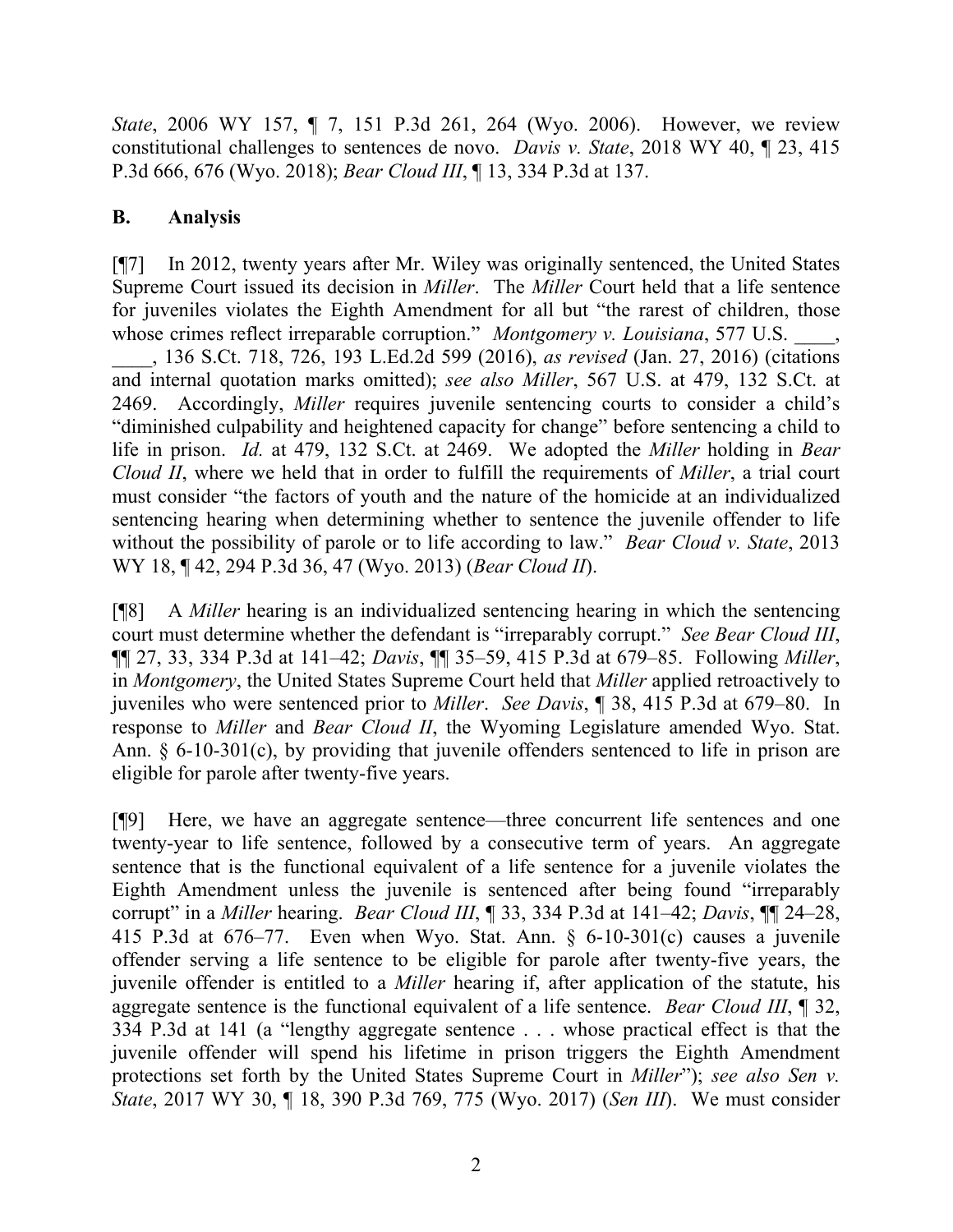whether Mr. Wiley's 1992 sentence is the functional equivalent of a life sentence to determine whether he is entitled to a retroactive individualized sentencing hearing.

[¶10] We have held that "[a]n aggregated minimum sentence exceeding the 45[years in prison]/61 [years old at the earliest time of release] standard is the functional equivalent of life without parole and violates *Bear Cloud III*[,] *Miller* and [their] progeny." *Sam v. State*, 2017 WY 98, ¶ 80, 401 P.3d 834, 860 (Wyo. 2017).

[¶11] In *Bear Cloud III*, Mr. Bear Cloud was sentenced to life in prison with the possibility of parole after twenty-five years for felony murder, to run consecutively to a twenty- to twenty-five-year sentence for aggravated burglary, and concurrently to a sentence for conspiracy to commit aggravated burglary. *Bear Cloud III*, ¶ 11, 334 P.3d at 136. Mr. Bear Cloud's earliest opportunity for release would have occurred after serving just over forty-five years, when he reached age sixty-one. We held that the 45/61 aggregate sentence was the "functional equivalent of life without parole" and required the district court to conduct a *Miller* hearing. *Bear Cloud III*, ¶¶ 33–34, 334 P.3d at 141–42.

[¶12] In *Sam*, we held that that a minimum sentence of fifty-one years with possible release at seventy, exceeded the 45/61 standard set forth in *Bear Cloud III*, ¶¶ 11, 33, 334 P.3d at 136, 142, and was the functional equivalent of life without parole. *Sam*, ¶ 80, 401 P.3d at 860. Similarly, in *Davis*, the earliest projected parole eligibility occurred after forty-six years and age sixty-four. [1](#page-3-0) *Davis*, ¶ 24, 415 P.3d at 676. Under the *Bear Cloud III* standard, Mr. Davis's sentence was the functional equivalent of life without parole entitling him to an individualized sentencing hearing in compliance with *Miller*. *Davis*, ¶ 26, 415 P.3d at 676–77.

[¶13] In *Sen III*, Mr. Sen was serving an aggregate sentence which required at least thirty-five years in prison before becoming eligible for parole at the age of fifty. *Sen III*,  $\P$ [ 10, 25, 390 P.3d at  $772-73$ , 777. Mr. Sen argued that this was the functional equivalent of life without parole. *Id.* ¶ 22, 390 P.3d at 776. We rejected his argument, holding that a thirty-five-year aggregate sentence "did not trigger the *Miller* protections." *Sam v. State*, 2019 WY 104, ¶ 10, 450 P.3d 217, 221 (Wyo. 2019) (*Sam II*) (citing *Sen III*, **[11** 19, 22, 390 P.3d at 775–76).

[¶14] Mr. Wiley argues that his 1992 sentence is the functional equivalent of life without parole requiring an individualized sentencing hearing.[2](#page-3-1) Mr. Wiley is eligible for parole

<span id="page-3-0"></span><sup>&</sup>lt;sup>1</sup> At the time of his appeal, Mr. Davis had "served almost thirty-four years on his life sentence when he was paroled" from that sentence to begin serving his consecutive twenty- to fifty-year sentence for aggravated robbery. *Davis*, ¶ 24, 415 P.3d at 676. If he served the shortest possible sentence on the aggravated robbery, he would have served almost fifty-four years and would be released when he was seventy-one years old. *Id.*

<span id="page-3-1"></span><sup>&</sup>lt;sup>2</sup> In considering Mr. Wiley's argument, we do not consider his subsequent consecutive sentence for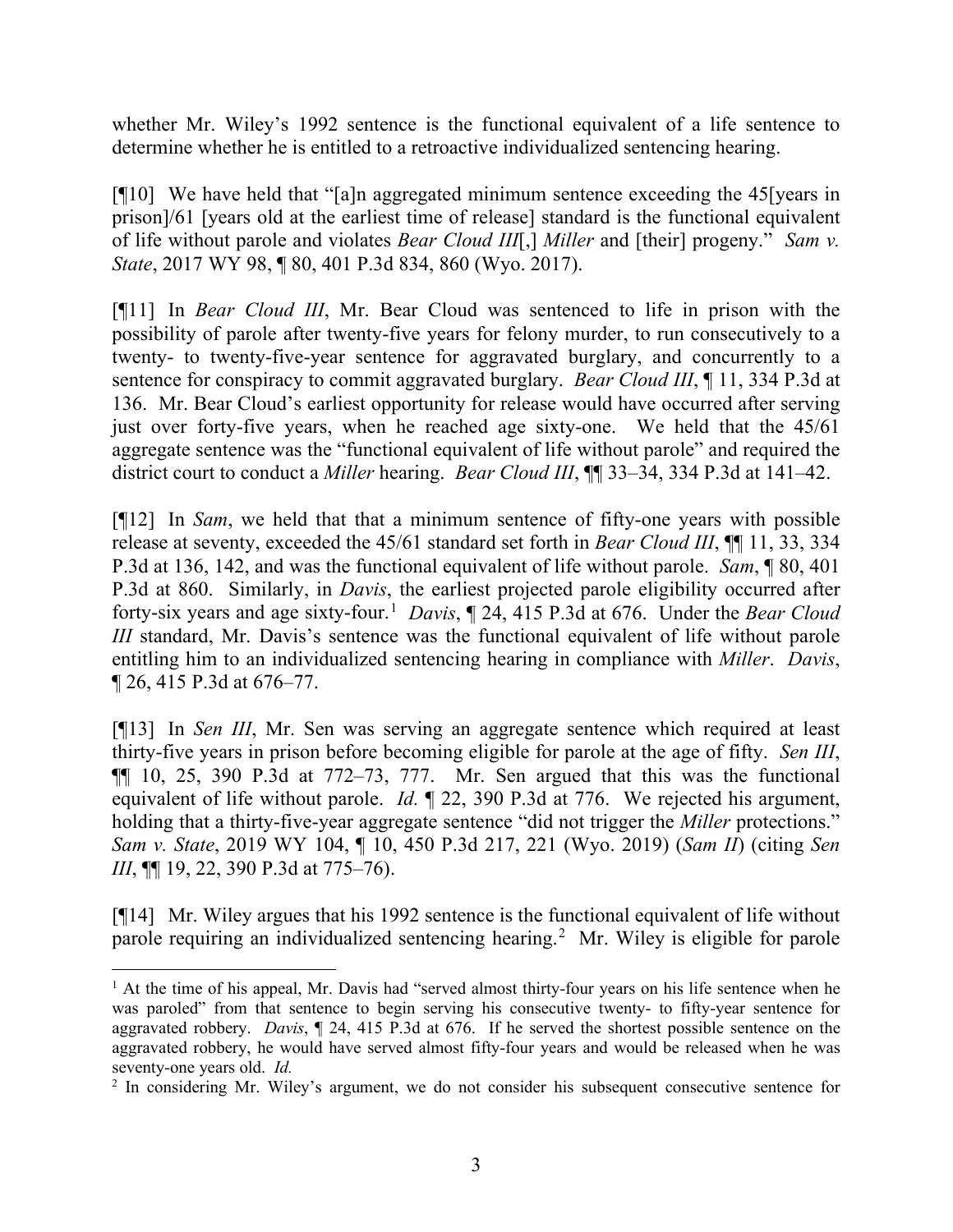on his concurrent sentences (three life sentences and one twenty-year to life sentence) by operation of Wyo. Stat. Ann. § 6-10-301(c). *See State v. Mares*, 2014 WY 126, ¶¶ 24– 25, 335 P.3d 487, 497–98 (Wyo. 2014). Once granted parole, his consecutive eighteento twenty-year sentence for arson would begin. Mr. Wiley's 1992 sentence renders him eligible for parole after serving a minimum of forty-three years—twenty-five years for the concurrent life sentences followed by eighteen years for the arson sentence. After forty-three years, Mr. Wiley would be fifty-eight years old. His 1992 sentence is not the functional equivalent of life in prison. *See, e.g.*, *People v. Wyatt*, No. 1-16-0032-, ¶ 19, 2018 WL 3244476 (D. IL App. (1st) June 29, 2018), *appeal pending* (Sept. Term 2018) (defendant's forty-two-year combined sentence, for which he would be eligible for release at age fifty-six, is not a de facto life sentence); *Mason v. State*, 235 So. 3d 129, 134 (Miss. Ct. App. 2017) (defendant's potential release date at fifty-seven years old is not a de facto life sentence); *State v. Diaz*, ¶ 58, 887 N.W.2d 751, 768 (S.D. 2016) (lengthy juvenile sentence with opportunity for release at age fifty-five did not constitute a de facto life sentence). Mr. Wiley is not entitled to an individualized sentencing hearing under *Miller*.

Independent of [the finding that his sentence was not a de facto life sentence], the Court finds that the issues raised in the Defendant's *Motion to Correct an Illegal Sentence* have been rendered moot by the Defendant's conviction for escape while serving his life sentences. Under [Wyo. Stat. Ann. §] 7-13-402(b)(ii) the Defendant is no longer eligible for parole and this Court cannot provide any meaningful remedy to Defendant's claims.

Wyo. Stat. Ann. § 7-13-402 sets forth the general powers and duties of the Wyoming Board of Parole. Subsection (a) provides that the Board may "grant parole to a person serving a sentence for an offense committed before the person reached the age of eighteen (18) years of age as provided in W.S. 6-10- 301(c)." Subsection (b) states that a "prisoner is not eligible for parole on a sentence if, while serving that sentence, he has: . . . (ii) [e]scaped, attempted to escape or assisted others to escape from any institution." Wyo. Stat. Ann. § 7-13-402(a), (b)(ii) (LexisNexis 2019).

The Wyoming Legislature has vested the power to grant parole in the Board of Parole and not the courts. Wyo. Stat. Ann. §§ 7-13-401 through -421; *see also Dorman v. State*, 665 P.2d 511, 512 (Wyo. 1983). The question before the district court was not tethered to the later charge or the Board's authority to grant parole on that charge. Therefore, the district court's findings in regard to parole are a nullity.

We further note that the effect of Mr. Wiley's escape charge on his eligibility for parole would not properly be addressed in a proceeding to correct an illegal sentence. If Mr. Wiley wished to challenge the Board of Parole's application of Wyo. Stat. Ann. § 7-13-402(b)(ii), that would require a separate action against the Board. *See Barela v. State*, 2016 WY 68, ¶ 8, 375 P.3d 783, 786–87 (Wyo. 2016) (quoting *Pfeil v. State*, 2014 WY 137, ¶¶ 24–25, 336 P.3d 1206, 1213–14 (Wyo. 2014)).

escape. Mr. Wiley's escape did not occur while he was a juvenile, he was not sentenced for the escape while he was a juvenile, nor was the escape sentence part of a "lengthy aggregate sentence for closelyrelated crimes." *Bear Cloud III*, ¶¶ 32–33, 334 P.3d at 141–42; *Sen III*, ¶ 18, 390 P.3d at 775. The district court erroneously considered Mr. Wiley's 1996 sentence for escape when it denied Mr. Wiley's motion to correct illegal sentence: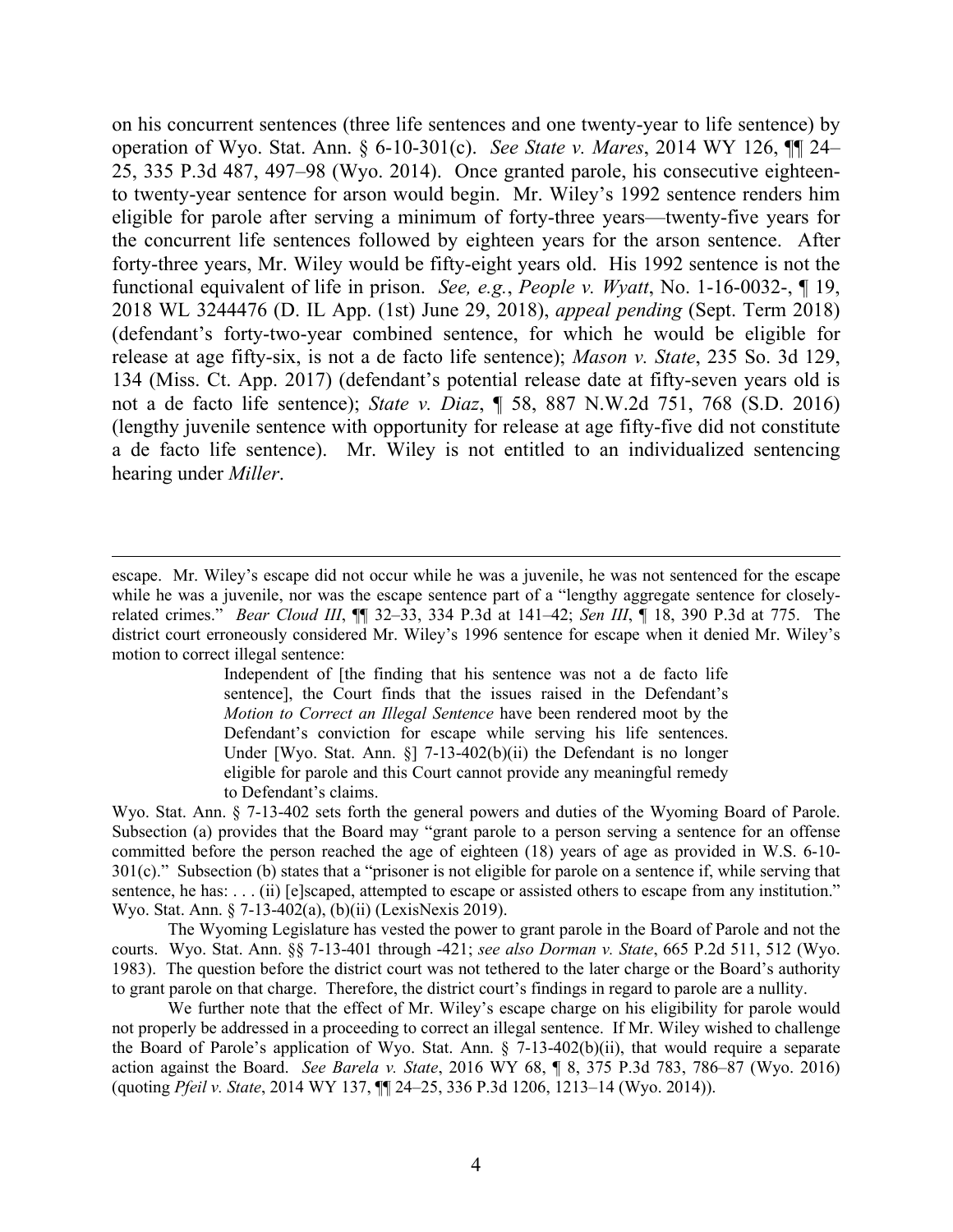# *CONCLUSION*

[¶15] Mr. Wiley's sentence is not a de facto life sentence entitling him to an individualized sentencing hearing under *Miller*. Affirmed.